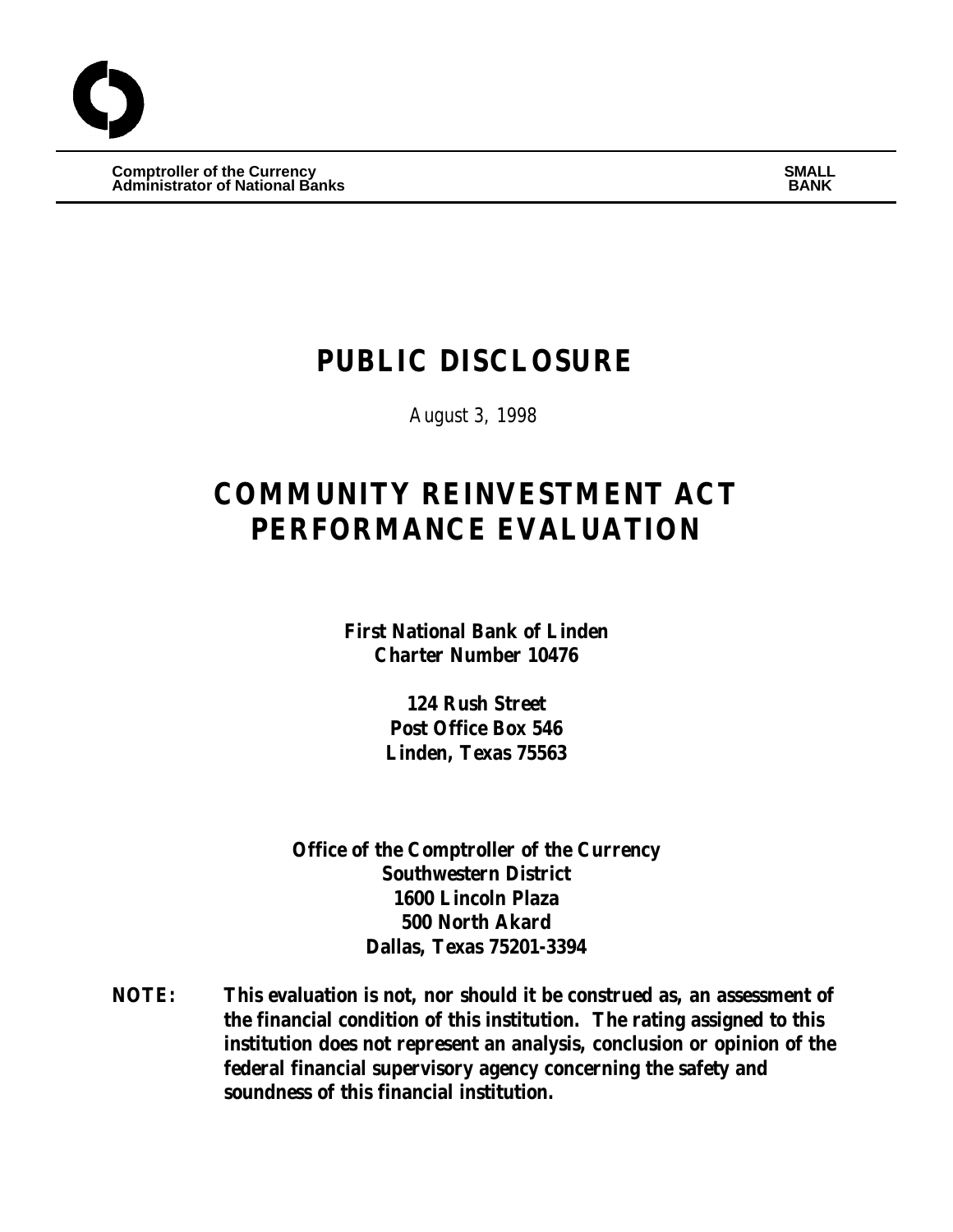# **GENERAL INFORMATION**

*The Community Reinvestment Act (CRA) requires each federal financial supervisory agency to use its authority when examining financial institutions subject to its supervision, to assess the institution's record of meeting the credit needs of its entire community, including low- and moderate-income neighborhoods, consistent with safe and sound operation of the institution. Upon conclusion of such examination, the agency must prepare a written evaluation of the institution's record of meeting the credit needs of its community.* 

*This document is an evaluation of the Community Reinvestment Act (CRA) performance of First National Bank of Linden prepared by Office of the Comptroller of the Currency the institution's supervisory agency, as of August 3, 1998. The agency rates the CRA performance of an institution consistent with the provisions set forth in Appendix A to 12 CFR Part 25.*

# **INSTITUTION'S CRA RATING:** This institution is rated **Satisfactory**.

First National Bank of Linden has a satisfactory record of meeting community credit needs. This assessment is based on the following factors:

- $\blacktriangleright$  The bank's average loan-to-deposit ratio of 35.07% is reasonable.
- < A substantial majority of the bank's loans are extended to customers within its assessment area.
- $\blacktriangleright$  The distribution of credit to borrowers of different income levels and businesses of different sizes is reasonable.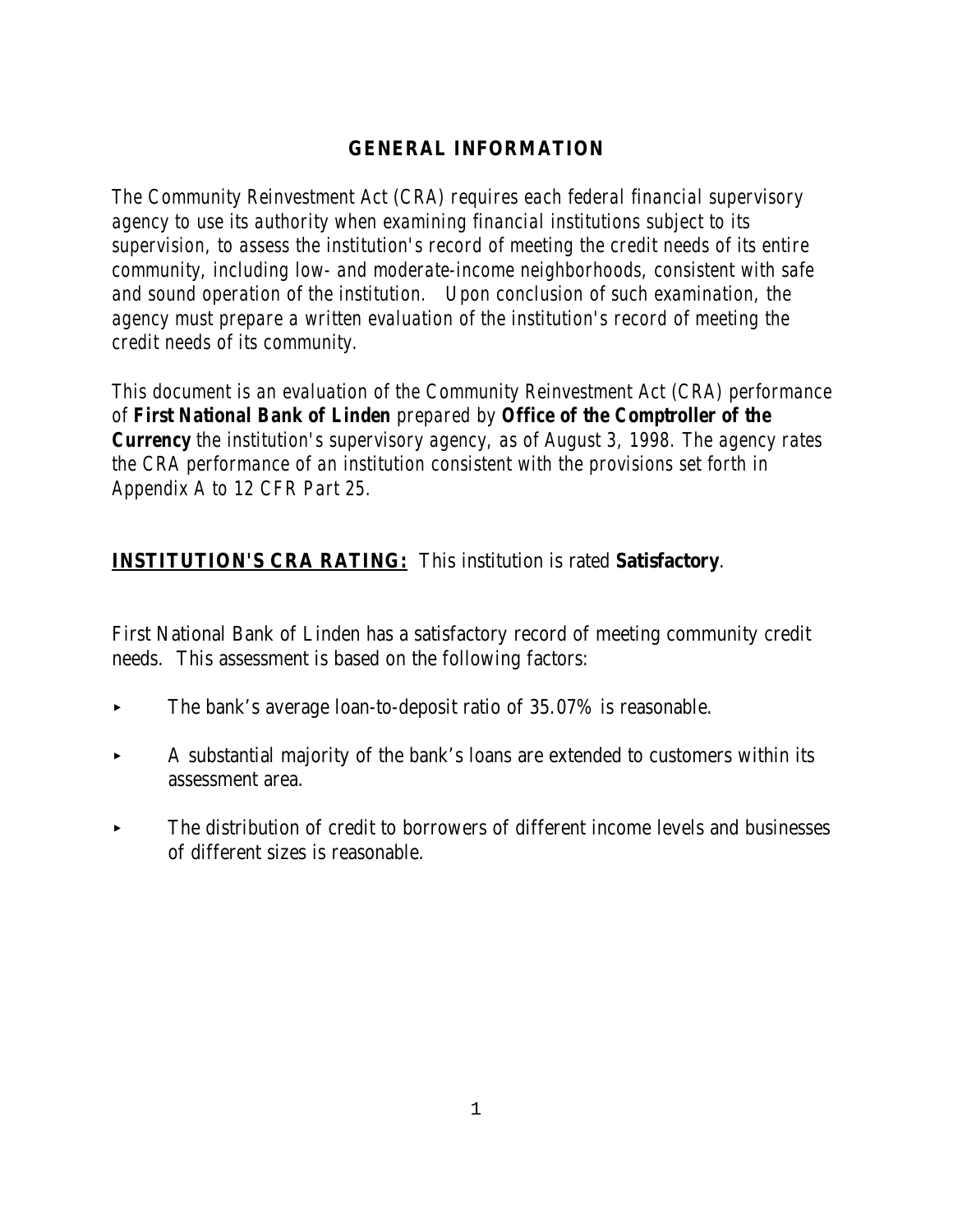*The following table indicates the performance level of First National Bank of Linden with respect to each of the five performance criteria.*

| <b>SMALL</b><br><b>INSTITUTION</b><br><b>ASSESSMENT</b><br><b>CRITERIA</b>                                  |                                                                                        | FIRST NATIONAL BANK OF LINDEN<br>PERFORMANCE LEVELS                                  |                                                                                                 |  |  |  |  |  |  |
|-------------------------------------------------------------------------------------------------------------|----------------------------------------------------------------------------------------|--------------------------------------------------------------------------------------|-------------------------------------------------------------------------------------------------|--|--|--|--|--|--|
|                                                                                                             | <b>Exceeds</b><br><b>Standards</b><br>for<br><b>Satisfactory</b><br><b>Performance</b> | <b>Meets</b><br><b>Standards</b><br>for<br><b>Satisfactory</b><br><b>Performance</b> | <b>Does not</b><br>meet<br><b>Standards</b><br>for<br><b>Satisfactory</b><br><b>Performance</b> |  |  |  |  |  |  |
| Loan to Deposit<br>Ratio                                                                                    |                                                                                        | X                                                                                    |                                                                                                 |  |  |  |  |  |  |
| Lending in<br><b>Assessment Area</b>                                                                        | X                                                                                      |                                                                                      |                                                                                                 |  |  |  |  |  |  |
| Lending to<br><b>Borrowers</b> of<br><b>Different</b><br>Incomes and to<br>businesses of<br>Different sizes |                                                                                        | X                                                                                    |                                                                                                 |  |  |  |  |  |  |
| Geographic<br>Distribution of<br>Loans                                                                      | Not Meaningful                                                                         |                                                                                      |                                                                                                 |  |  |  |  |  |  |
| Response to<br>Complaints                                                                                   |                                                                                        | No complaints were received since the prior<br>examination.                          |                                                                                                 |  |  |  |  |  |  |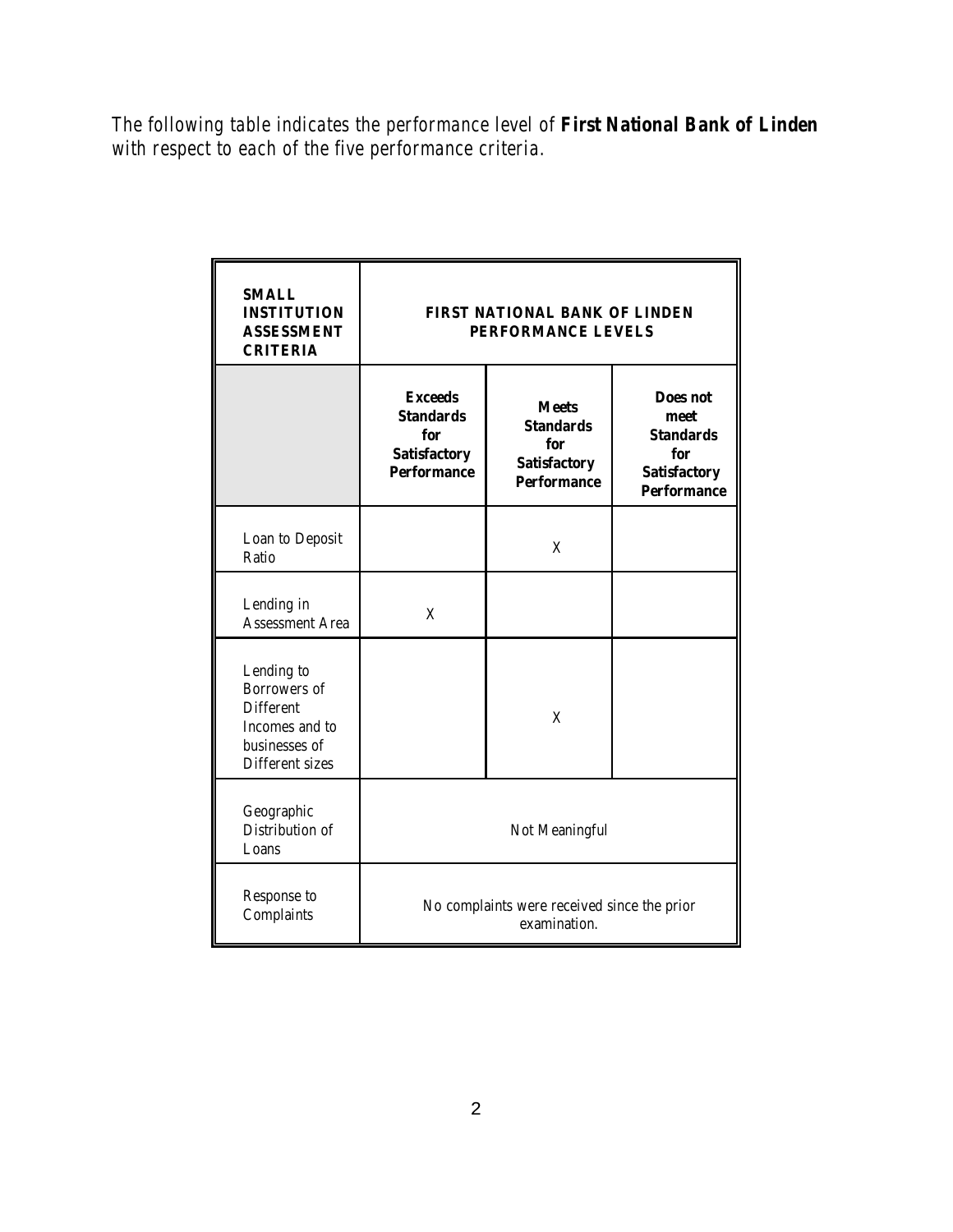#### **DESCRIPTION OF INSTITUTION:**

First National Bank of Linden is a \$45 million institution located in Linden, Texas. The main office is located at 124 Rush Street, Linden, Texas 75563. The bank does not have any branches or Automatic Teller Machines (ATMs).

The institution is a full service bank which offers a variety of consumer and commercial deposit and loan products. As of June 30, 1998, total outstanding loans were \$16 million and were distributed as follows: 36% were real estate, 36% were commercial, 26% were consumer, and 3% were agriculture loans. There are no legal or other impediments which limit the bank's ability to meet the credit needs of the community. The bank was rated satisfactory at the previous CRA Examination conducted as of December 11, 1995.

#### **DESCRIPTION OF ASSESSMENT AREA:**

The Board has designated the south central portion of Cass county as their assessment area based on the location of the bank. This designated assessment area is located in block numbering area (BNA) 9506 which is a middle income area. The Community Reinvestment Act defines a middle income area as an area where the median family income is at least 80% but less than 120% of the area's Metropolitan Statistical Area (MSA) median income. This BNA includes all of the Linden-Kildare Independent school district which covers the city of Linden and all immediate surrounding rural areas. The population of the assessment area is 6,024 according to 1990 Census Bureau data. Approximately 26% of the families are low income, 18% are moderate income, 22% are middle income, and 34% are upper income. The demographics of the assessment area indicate 34.86% of the population is over age 50 compared to 21.94% for the state of Texas. This limits loan demand in the assessment area as these individuals are usually fund providers rather than fund takers. The U. S. Census 1990 median family income for the assessment is \$24,586. Major industries in area include timber, steel, and retail sales and services.

There is no competition in the bank's assessment area as it is the only financial institution located in the designated assessment area. However, competition is moderate as there are several banks located in the surrounding communities within Cass County.

As part of our examination we contacted an official with the Linden Economic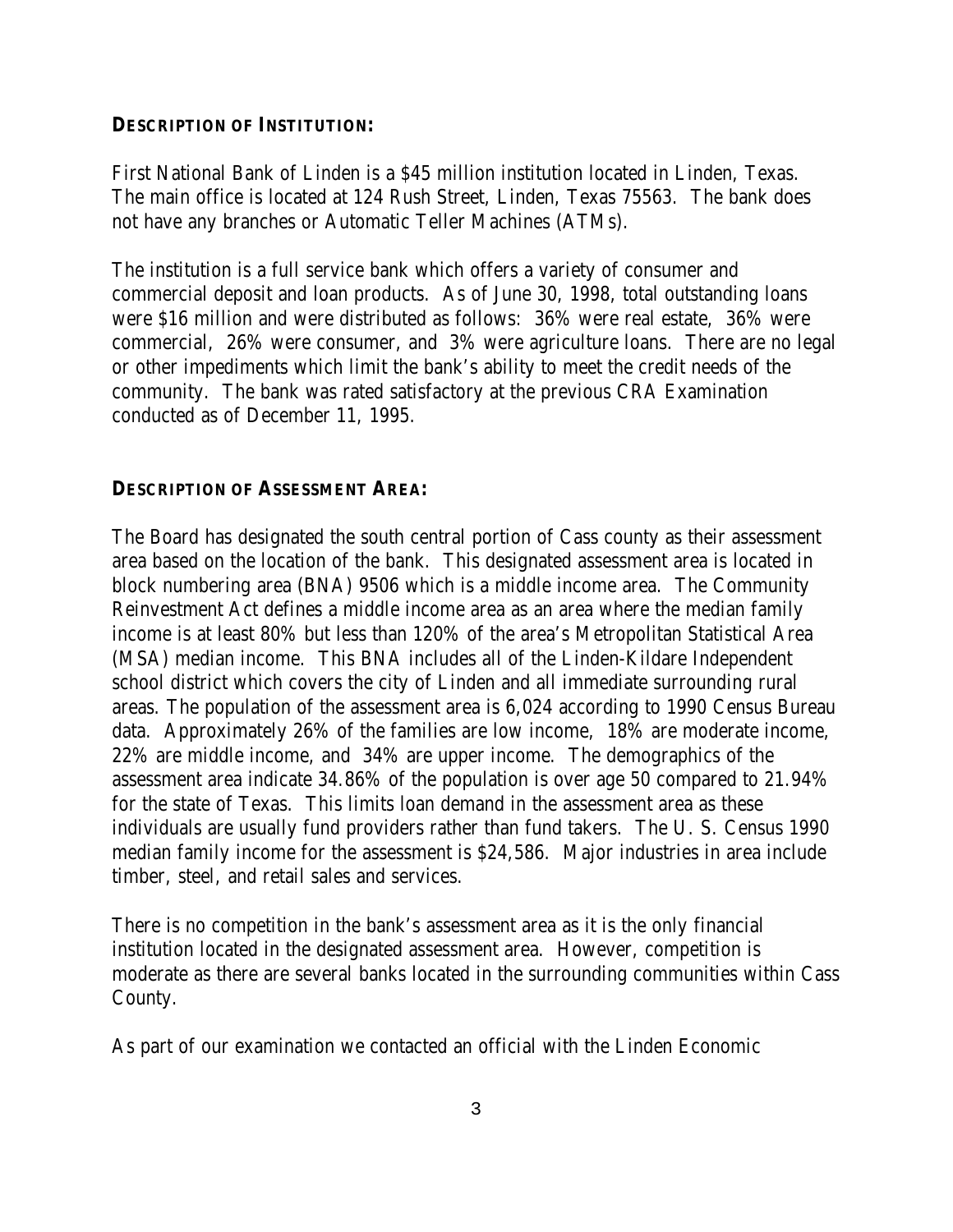Development Council. This individual stated that in his/her opinion, the primary community credit needs are home loans and personal consumer loans. This individual also stated First National Bank of Linden continues to do a good job in providing credit and other banking services to the entire community.

#### **CONCLUSIONS WITH RESPECT TO PERFORMANCE CRITERIA**:

#### **LOAN TO DEPOSIT RATIO:**

First National Bank of Linden's loan-to-deposit ratio is reasonable. As of June 30, 1998, the bank's loan-to-deposit ratio had increased to 38.03%. The bank's loan-to-deposit ratio has averaged 35.07% since our previous CRA examination dated December 11, 1995. The increasing loan-to-deposit ratio is the result of loan growth as total loans have grown 13% over the past year. Bank staff continue to promote bank services through their memberships in various civic organizations and through local churches. First National Bank of Linden is the depository for Cass County. The loanto-deposit ratio is negatively impacted as a result of this large volume of public funds.

#### **LENDING IN ASSESSMENT AREA:**

A substantial majority of the bank's lending activity is located within its assessment area. We reviewed a sample of 23 residential mortgages, 25 consumer loans, and 21 commercial loans originated since January 1997. The sample reflected approximately 81% by the number of loans and 87% by dollar amount were extended within the bank's assessment area. The breakdown by loan category is illustrated below:

| <b>Residential</b><br><b>Mortgages</b> | <b>Number</b> | <b>Percent</b> | <b>Dollar Amt.</b><br>(000's) | <b>Percent</b> |  |
|----------------------------------------|---------------|----------------|-------------------------------|----------------|--|
| Inside Assessment Area                 | 20            | 86.96%         | 1,245                         | 88.87%         |  |
| <b>Outside Assessment Area</b>         |               | 13.04%         | 156                           | 11.13%         |  |

| <b>Business</b><br>Loans | <b>Number</b> | <b>Percent</b> | <b>Dollar Amt.</b><br>(000's) | <b>Percent</b> |  |
|--------------------------|---------------|----------------|-------------------------------|----------------|--|
| Inside Assessment Area   |               | 80.95%         | 2,690                         | 48%<br>87      |  |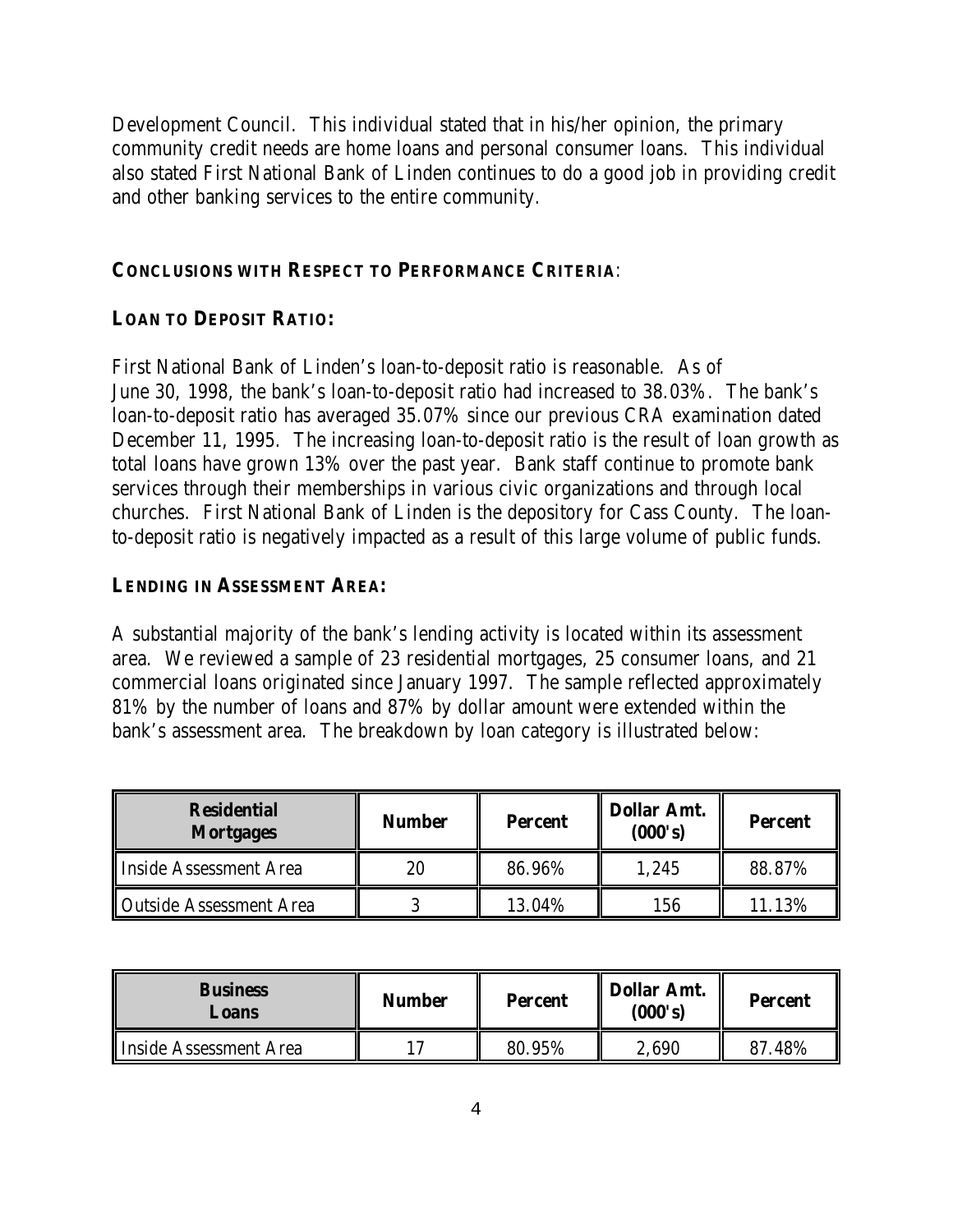| Outside Assessment Area        |               | 10.53%         | 385                           | 12.52%         |
|--------------------------------|---------------|----------------|-------------------------------|----------------|
| <b>Consumer</b><br>Loans       | <b>Number</b> | <b>Percent</b> | <b>Dollar Amt.</b><br>(000's) | <b>Percent</b> |
| Inside Assessment Area         |               | 76.00%         | 140                           | 72.54%         |
| <b>Outside Assessment Area</b> |               | 24.00%         | 53                            | 27.46%         |

#### **LENDING TO BORROWERS OF DIFFERENT INCOME AND TO BUSINESSES OF DIFFERENT SIZES:**

The distribution of loans within the assessment area reflects a reasonable penetration among borrowers of different income levels and businesses of different sizes. In most cases, the distribution of loans within each income category approximates the income characteristics of the assessment area. In addition, the distribution of commercial loans reflects a reasonable penetration among business of different sizes. Our sample included 17 commercial loans originated in the bank's assessment area since January 1997. Based on our review, 65% of the commercial loans were to small businesses with gross annual revenues less than one million dollars. The charts below illustrate the results of our analysis:

| <b>Lending to Borrowers of Different Income Levels</b> |        |                                  |        |                                |                |                                                                    |        |       |      |      |
|--------------------------------------------------------|--------|----------------------------------|--------|--------------------------------|----------------|--------------------------------------------------------------------|--------|-------|------|------|
|                                                        |        | Low<br>Income<br><b>Families</b> |        | Moderate<br>Income<br>Families |                | Middle<br>Upper<br>Income<br>Income<br>Families<br><b>Families</b> |        | Total |      |      |
| Area<br>Demographic<br><b>Characteristics</b>          | 25.71% |                                  | 18.67% |                                | 21.91%         |                                                                    | 33.71% |       | 100% |      |
| Loan Types:                                            | #      | $\%$                             | #      | $\%$                           | #              | $\%$                                                               | #      | $\%$  | #    | $\%$ |
| Mortgage                                               | 0      | 0%                               | 3      | 15%                            | 3              | 15%                                                                | 14     | 70%   | 20   | 100% |
| Consumer                                               | 4      | 21%                              | 7      | 37%                            | $\overline{2}$ | 11%                                                                | 6      | 31%   | 19   | 100% |

| <b>Lending to Businesses of Different Revenue Ranges</b> |                        |           |                                        |                     |  |  |  |  |  |
|----------------------------------------------------------|------------------------|-----------|----------------------------------------|---------------------|--|--|--|--|--|
| Revenue<br>Ranges                                        | Less than<br>\$100,000 | \$500,000 | $$100,000-$ \$500,000--<br>\$1,000,000 | Over<br>\$1,000,000 |  |  |  |  |  |